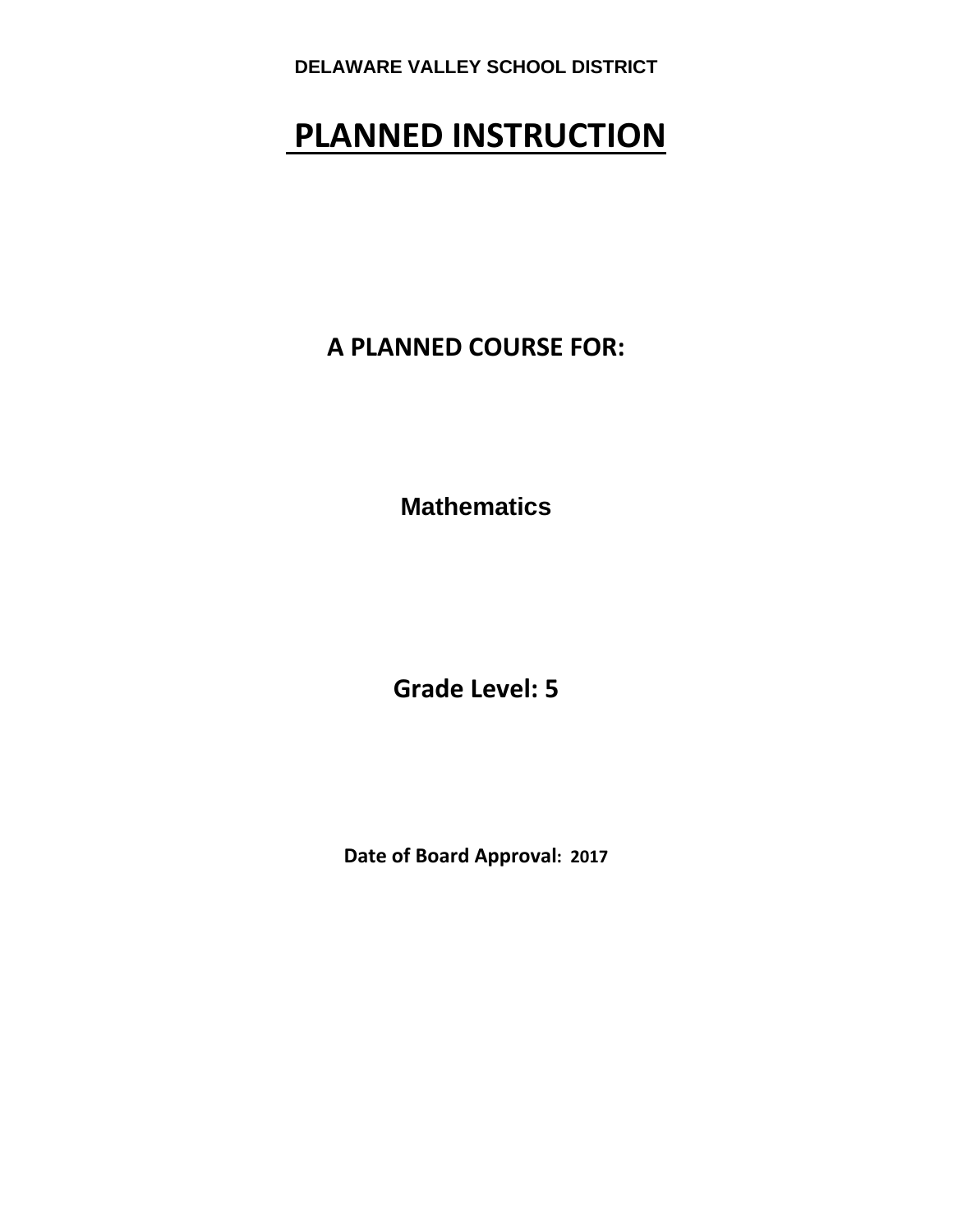## **Planned Instruction**

## **Title of Planned Instruction: Grade 5 Mathematics**

**Subject Area: Mathematics Grade: 5**

#### **Course Description:**

Grade 5 Mathematics focuses on (1) understanding and applying place value concepts (2) developing fluency with adding, subtracting, multiplying and dividing whole numbers, decimals and fractions (3) applying problem-solving strategies (4) applying algebraic and geometric concepts (5) reading, interpreting and analyzing data (6) developing an understanding of volume

**Time/Credit for the Course:** 1 Year

**Curriculum Writing Committee:** Gail Atchinson; Kelly Salus; Christine Towle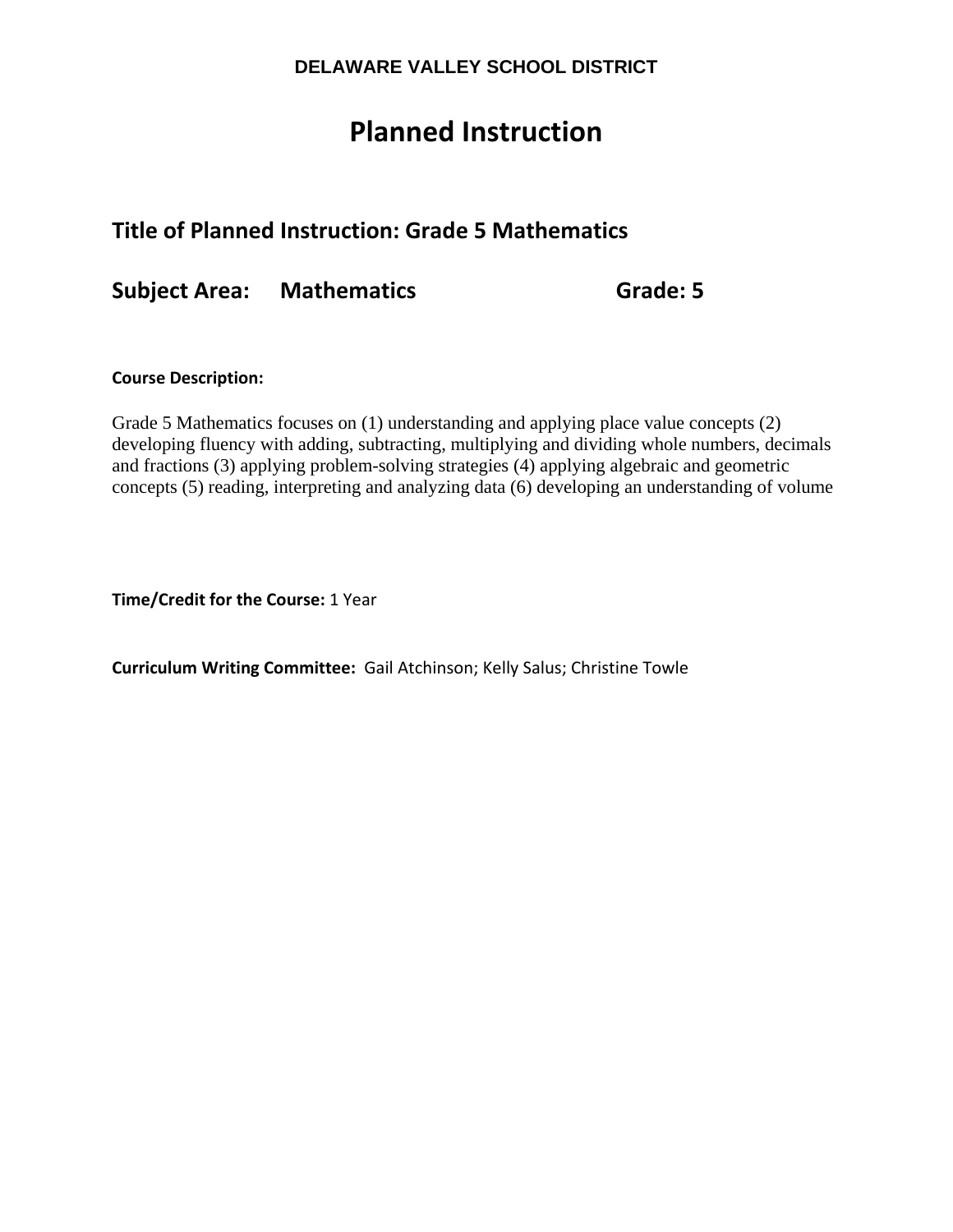## **Curriculum Map**

#### **1. Marking Period One**

Place Value, Multiplication and Expressions (17 Days) Divide Whole Numbers (14 Days) Add and Subtract Decimals (12 Days) \* Classroom Diagnostic Tool (2 Days)

#### **2. Marking Period Two**

Add and Subtract Decimals (5 Days) Multiply Decimals (13 Days) Divide Decimals (9 Days) Add and Subtract Fractions with Unlike Denominators (15 Days) Multiply Fractions (3 Days)

#### **3. Marking Period Three**

Multiply Fractions (12 Days) Divide Fractions (10 Days) Algebra: Patterns and Graphing (8 Days) Convert Units of Measure (7 Days) Geometry and Volume (6 Days) \* Classroom Diagnostic Tool (2 Days)

#### **4. Marking Period Four**

Geometry and Volume (6 Days) Getting Ready for Grade 6

- Median and Mode (3 Days)
- Finding the Average (3 Days)
- Model Percent (3 Days)
- Relate Decimals and Percent's (3 Days)
- Fractions, Decimals, and Percent's (3 Days)
- Ratios (4 Days)
- Equivalent Ratios (4 Days)
- Rates (4 Days)
- Understanding Integers (2 Days)
- Write and Evaluate Expressions (3 Days)
- Understand Inequalities (4 Days)

\* PSSAs (3 Days)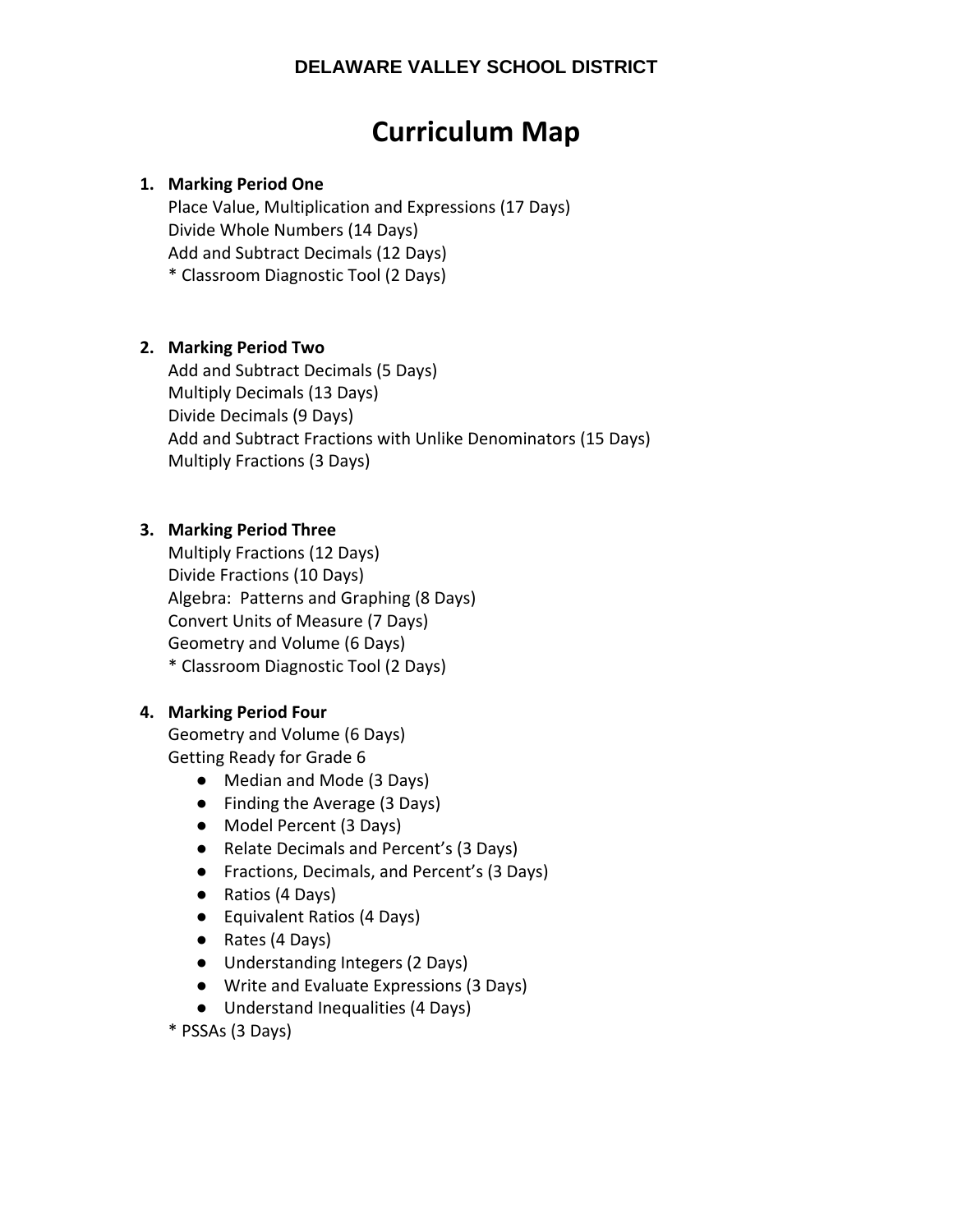## **Curriculum Plan**

#### **Mathematical Standard Areas:**

Numbers and Operations (Numbers and Operations in Base Ten) Algebraic Concepts (Operations and Algebraic Thinking)

#### **Standards Addressed:**

CC.2.1.5. B.1; CC.2.1.5. B.2; CC.2.2.5. A.1

Link to Standards in SAS

http://static.pdesas.org/content/documents/PA%20Core%Standards%20Mathematics%20PreK‐ 12%20March%202014.pdf

#### **Goals:**

Apply place-value concepts to show an understanding of operations as they pertain to whole numbers

Extend an understanding of operations with whole numbers to perform operations Interpret and evaluate numerical expressions using order of operations.

#### **Objectives:**

- Recognize the 10 to 1 relationship among place-value positions. (DOK Level 1)
- Read and write whole numbers through hundred million. (DOK Level 1)
- Write and evaluate repeated factors in exponent form. (DOK Level 2)
- Multiply by 1- and 2-digit numbers using properties and a standard algorithm. (DOK Level 1)
- Use multiplication to solve division problems. (DOK Level 2)
- Use the strategy solve a simpler problem to solve problems. (DOK Level 2)
- Write numerical expressions and evaluate numerical expressions using order of operations. (DOK Level 2)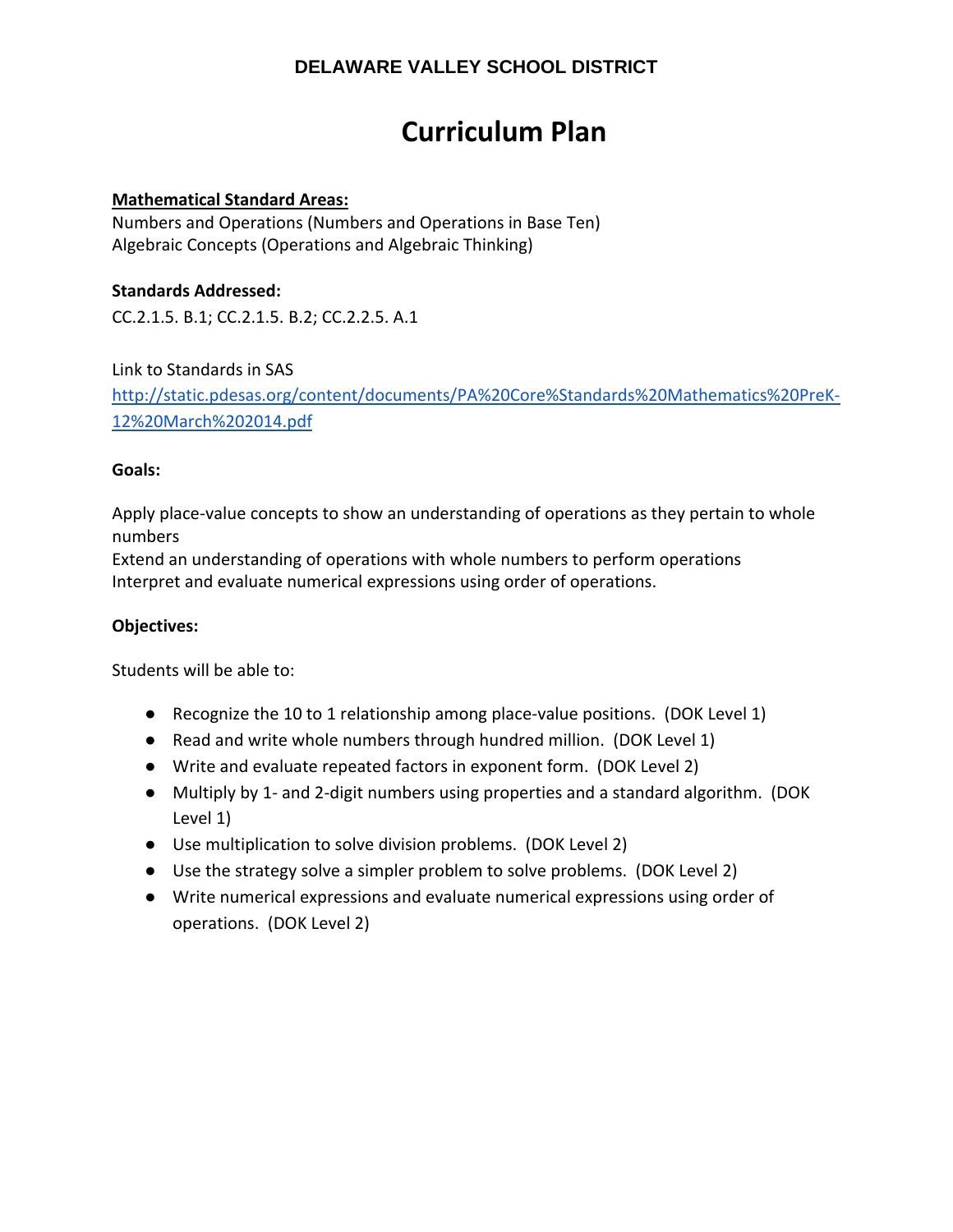#### **Mathematical Standard Areas:**

Numbers and Operations (Numbers and Operations in Base Ten)

#### **Standards Addressed:**

CC.2.1.5. B.1; CC.2.1.5. B.2

Link to Standards in SAS http://static.pdesas.org/content/documents/PA%20Core%Standards%20Mathematics%20PreK‐ 12%20March%202014.pdf

#### **Goals:**

Apply place-value concepts to show an understanding of operations and rounding as they pertain to whole numbers Extend an understanding of operations with whole numbers to perform operations

#### **Objectives:**

- Divide 3‐ and 4‐digit dividends by 1‐digit divisors using a variety of strategies. (DOK Level 1)
- Divide by 2-digit divisors using base-ten blocks, place value, and other strategies. (DOK Level 2)
- Estimate quotients using compatible numbers. (DOK Level 2)
- Solve division problems and decide when to write a remainder as a fraction. (DOK Level 3)
- Solve problems by using the strategy draw a diagram. (DOK Level 3)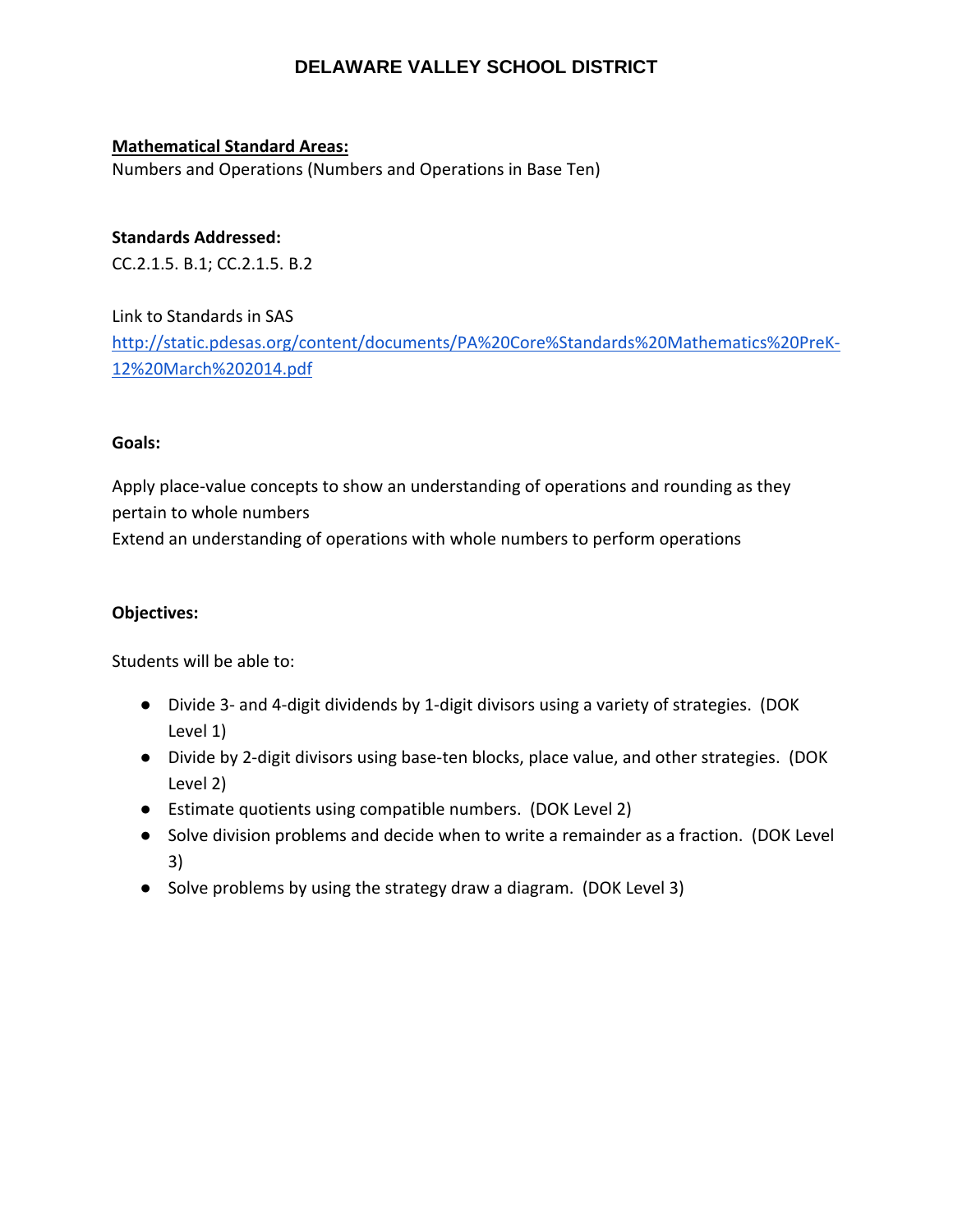#### **Mathematical Standard Areas:**

Numbers and Operations (Numbers and Operations in Base Ten) Algebraic Concepts (Operations and Algebraic Thinking)

#### **Standards Addressed:**

CC.2.1.5. B.1; CC.2.1.5. B.2; CC.2.2.5. A.4

Link to Standards in SAS http://static.pdesas.org/content/documents/PA%20Core%Standards%20Mathematics%20PreK‐ 12%20March%202014.pdf

#### **Goals:**

Apply place-value concepts to show an understanding of operations and rounding as they pertain to and decimals.

Extend an understanding of operations with whole numbers to perform operations including decimals.

Analyze patterns and relationships using two rules.

#### **Objectives:**

- Model, read, and write decimals to thousandths. (DOK Level 1)
- Compare and order decimals to thousandths using place value. (DOK Level 2)
- Round decimals to any place. (DOK Level 2)
- Add and subtract decimals using base-ten blocks and place value. (DOK Level 2)
- Make reasonable estimates of decimal sums and differences. (DOK Level 2)
- Identify, describe, and create numerical patterns with decimals. (DOK Level 2)
- Solve problems using the strategy make a table. (DOK Level 3)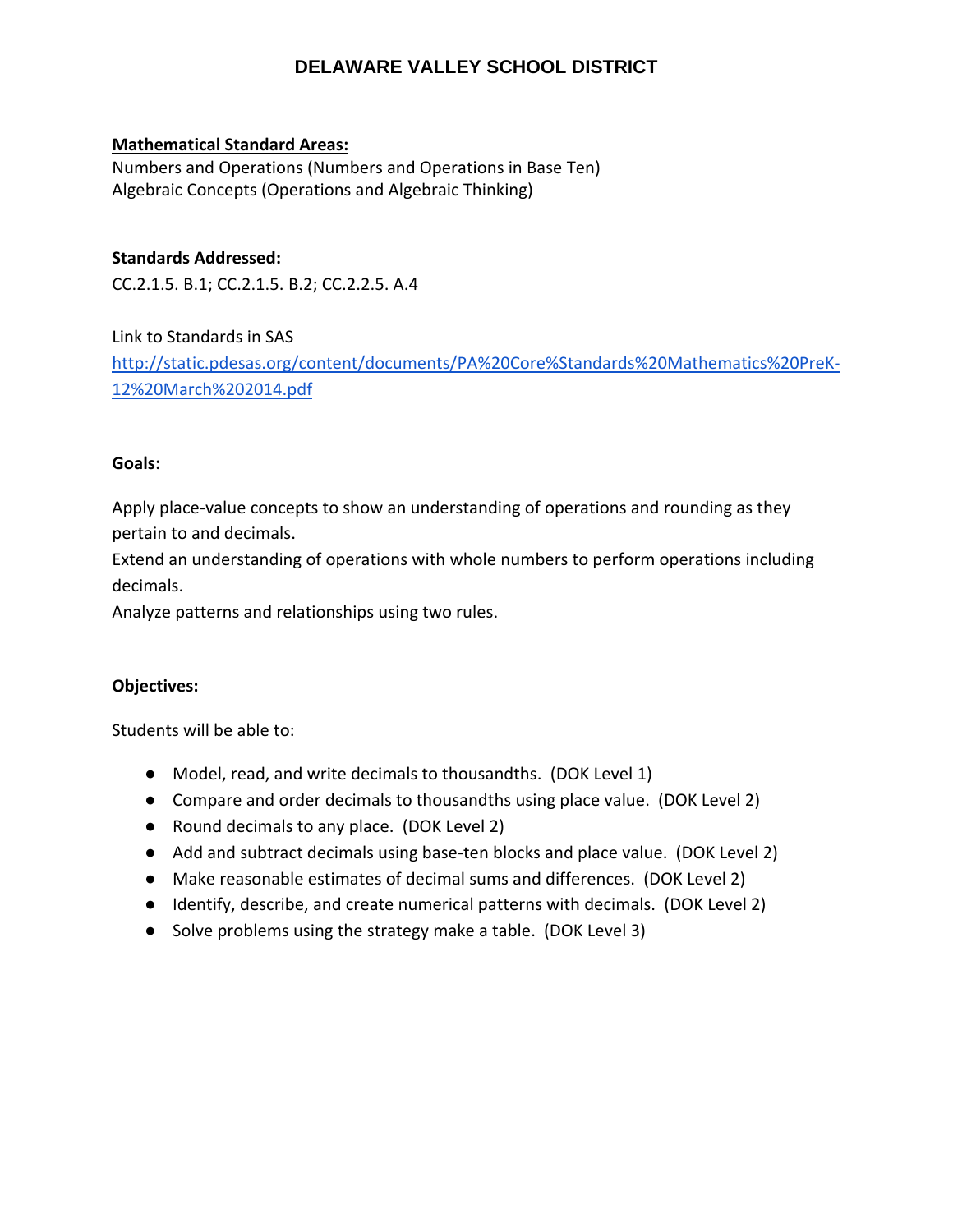#### **Mathematical Standard Areas:**

Numbers and Operations (Numbers and Operations in Base Ten) Algebraic Concepts (Operations and Algebraic Thinking)

**Standards Addressed:**  CC.2.1.5. B.1; CC.2.1.5. B.2; CC.2.2.5. A.4

Link to Standards in SAS http://static.pdesas.org/content/documents/PA%20Core%Standards%20Mathematics%20PreK‐ 12%20March%202014.pdf

#### **Goals:**

Apply place-value concepts to show an understanding of operations as they pertain to whole numbers and decimals.

Extend an understanding of operations with whole numbers to perform operations including decimals.

Analyze patterns and relationships using two rules.

#### **Objectives:**

- Multiply a decimal and a whole number using drawings and place value. (DOK Level 1)
- Solve problems using the strategy draw a diagram to multiply money. (DOK Level 2)
- Multiply decimals using drawings and place value. (DOK Level 2)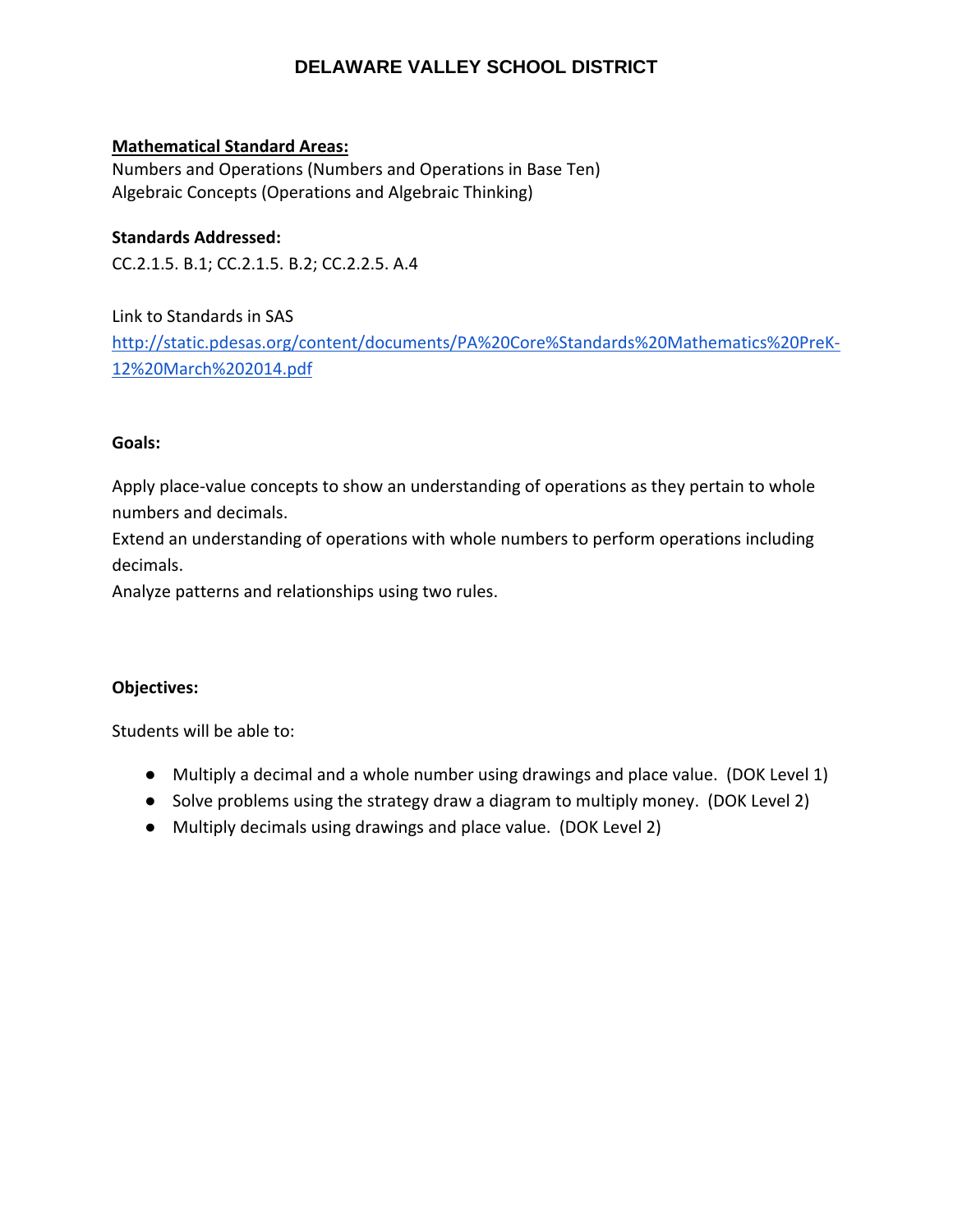#### **Mathematical Standard Areas:**

Numbers and Operations (Numbers and Operations in Base Ten) Algebraic Concepts (Operations and Algebraic Thinking)

#### **Standards Addressed:**

CC.2.1.5. B.1; CC.2.1.5. B.2; CC.2.2.5. A.4

Link to Standards in SAS http://static.pdesas.org/content/documents/PA%20Core%Standards%20Mathematics%20PreK‐ 12%20March%202014.pdf

#### **Goals:**

Apply place-value concepts to show an understanding of operations and rounding as they pertain to whole numbers and decimals.

Extend an understanding of operations with whole numbers to perform operations including decimals.

Analyze patterns and relationships using two rules.

#### **Objectives:**

- Estimate decimal quotients. (DOK Level 2)
- Divide decimals by whole numbers using drawings and place value. (DOK Level 2)
- Model division by decimals using drawings and place value. (DOK Level 2)
- Solve multistep decimal problems using the strategy work backward. (DOK Level 3)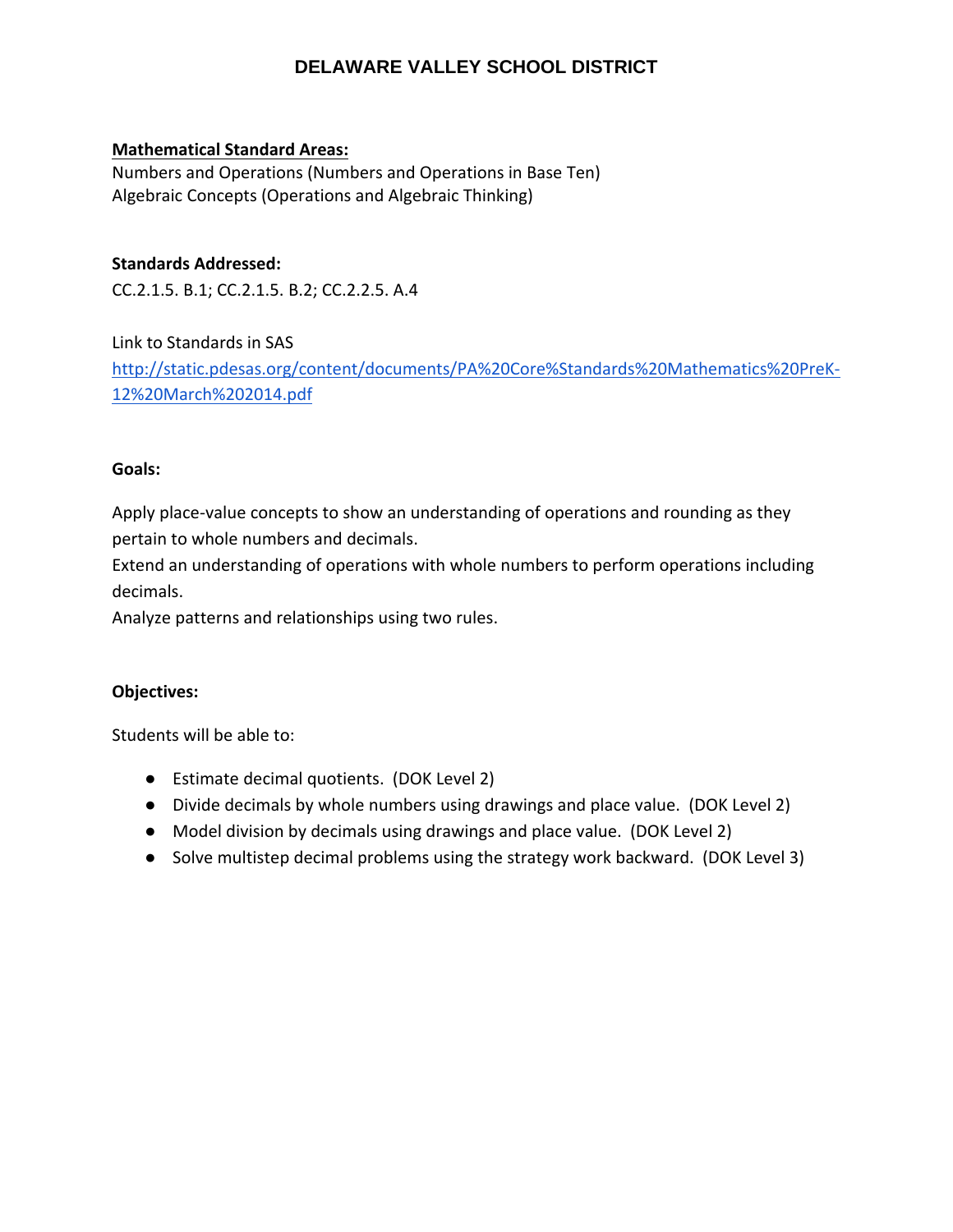#### **Mathematical Standard Areas:**

Numbers and Operations (Numbers and Operations ‐ Fractions) Algebraic Concepts (Operations and Algebraic Thinking)

#### **Standards Addressed:**

CC.2.1.5. C.1; CC.2.2.5. A.4

Link to Standards in SAS http://static.pdesas.org/content/documents/PA%20Core%Standards%20Mathematics%20PreK‐ 12%20March%202014.pdf

#### **Goals:**

Use the understanding of equivalency to add and subtract fractions. Analyze patterns and relationships using two rules.

#### **Objectives:**

- Add fractions with unlike denominators using models, drawings, properties, and equivalent fractions. (DOK Level 2)
- Subtract fractions with unlike denominators using models, drawings, and equivalent fractions. (DOK Level 2)
- Make reasonable estimates of fraction sums and differences. (DOK Level 2)
- Add and subtract mixed numbers with unlike denominators. (DOK Level 1)
- Identify, describe, and create numerical patterns with fractions. (DOK Level 3)
- Solve problems using the strategy work backward. (DOK Level 3)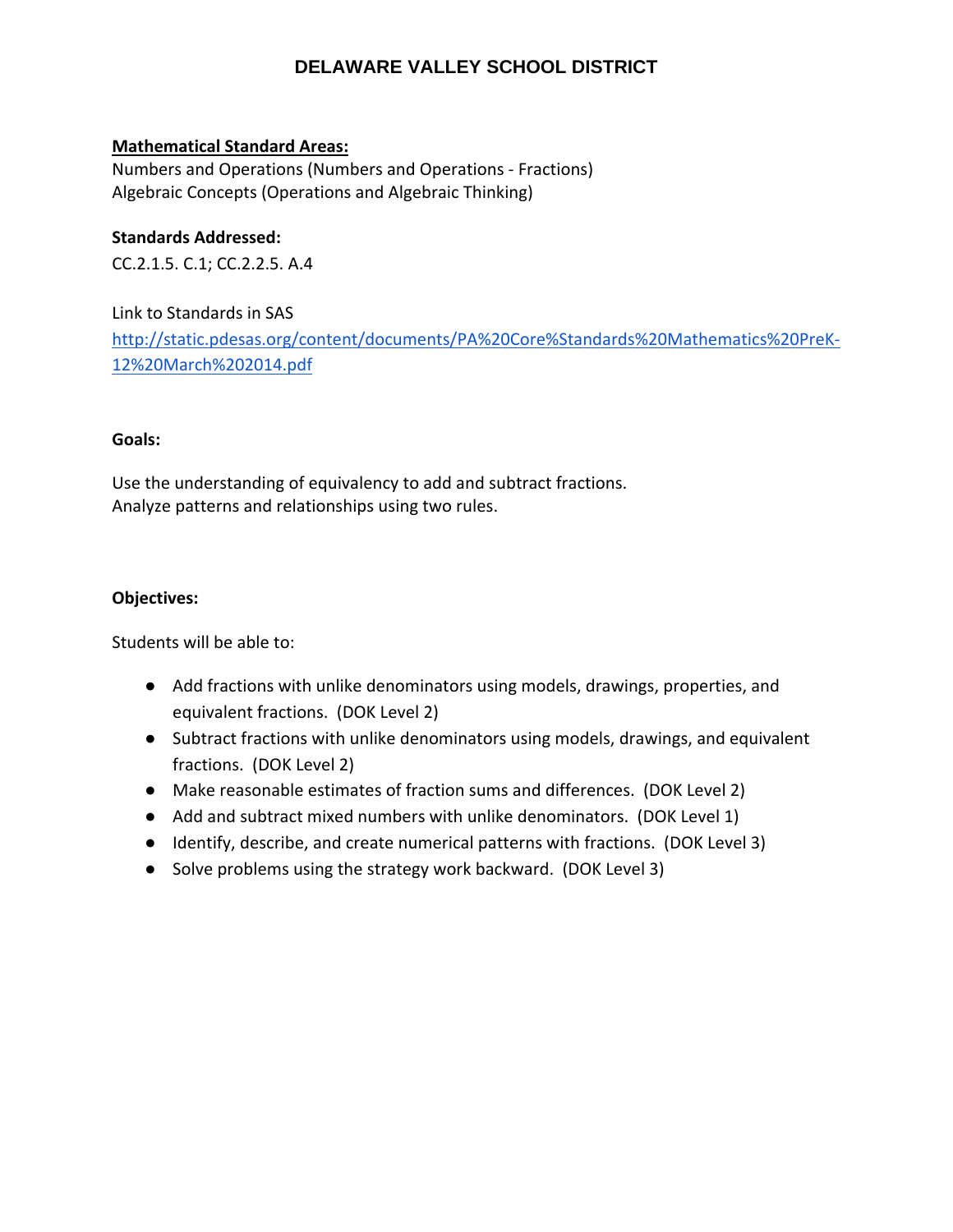#### **Mathematical Standard Areas:**

Numbers and Operations (Numbers and Operations ‐ Fractions)

#### **Standards Addressed:**

CC.2.1.5. C.2

Link to Standards in SAS http://static.pdesas.org/content/documents/PA%20Core%Standards%20Mathematics%20PreK‐ 12%20March%202014.pdf

#### **Goals:**

Apply and extend previous understandings of multiplication and division to multiply fractions.

#### **Objectives:**

- Model to find the fractional part of a group. (DOK Level 2)
- Multiply fractions and whole numbers using models, drawings, and other strategies. (DOK Level 2)
- Multiply fractions using models, drawings, and other strategies. (DOK Level 2)
- Multiply mixed numbers using drawings and other strategies. (DOK Level 2)
- Relate the size of the product compared to the size of one factor when multiplying fractions less than one and greater than one. (DOK Level 3)
- Solve problems using the strategy guess, check, and revise. (DOK Level 3)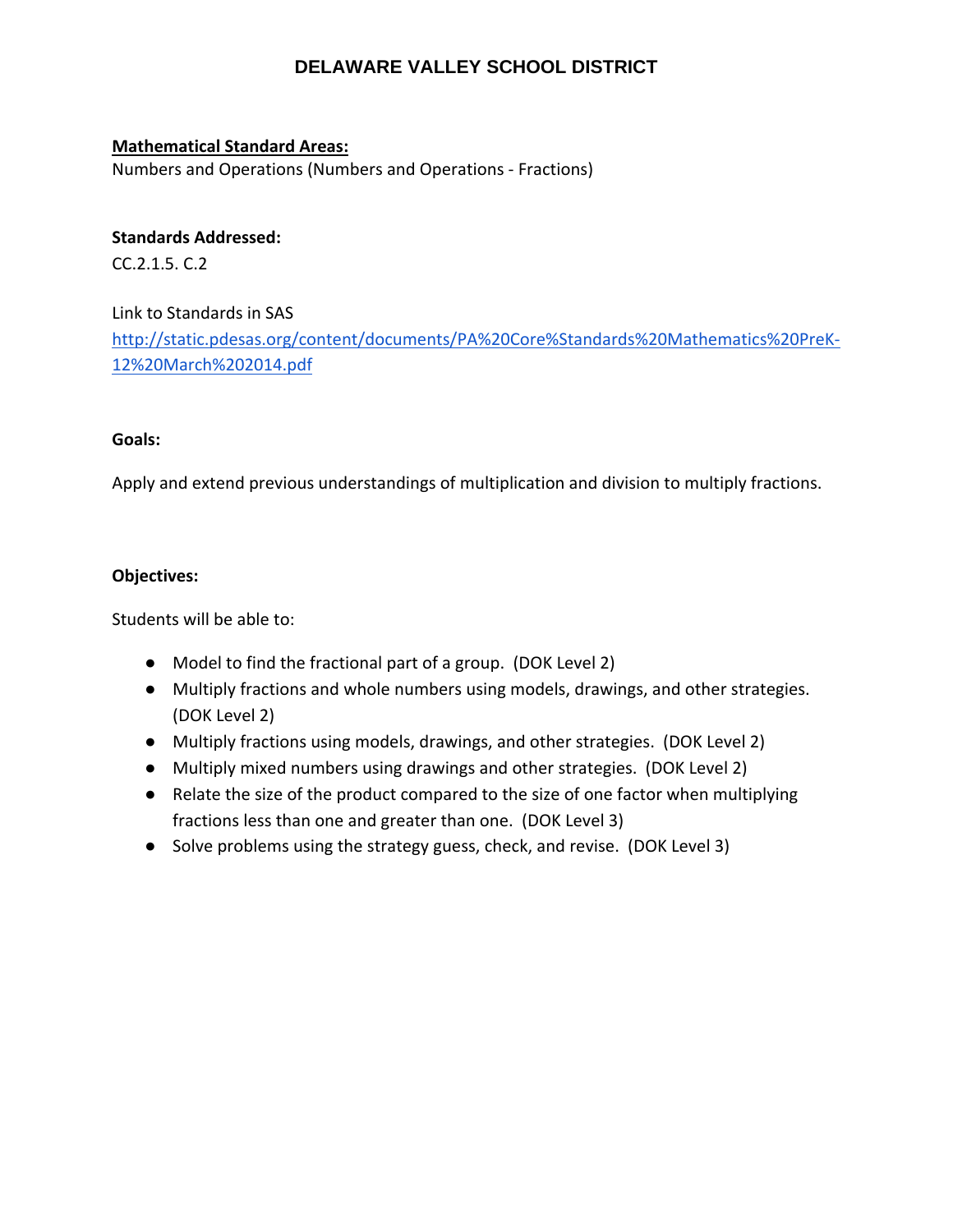#### **Mathematical Standard Areas:**

Numbers and Operations (Numbers and Operations ‐ Fractions)

#### **Standards Addressed:**

CC.2.1.5. C.2

#### Link to Standards in SAS

http://static.pdesas.org/content/documents/PA%20Core%Standards%20Mathematics%20PreK‐ 12%20March%202014.pdf

#### **Goals:**

Apply and extend previous understandings of multiplication and division to divide fractions.

#### **Objectives:**

- Divide a whole number by a fraction and divide a fraction by a whole number using models, drawings, and other strategies. (DOK Level 2)
- Solve problems using the strategy draw a diagram. (DOK Level 3)
- Interpret a fraction as division and solve whole-number division problems that result in a fraction or mixed number. (DOK Level 2)
- Represent division by drawing diagrams and writing story problems and equations. (DOK Level 3)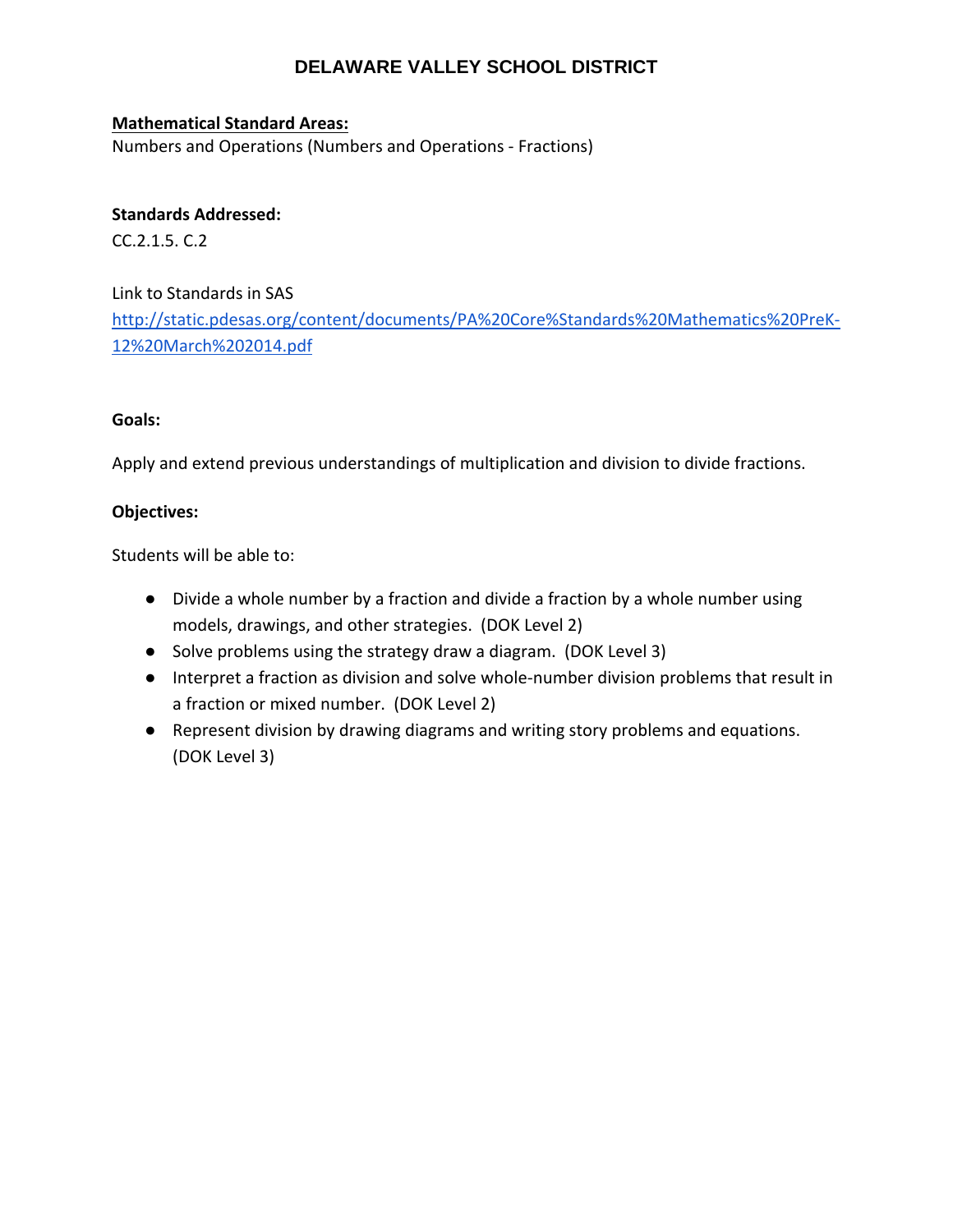#### **Mathematical Standard Areas:**

Numbers and Operations (Numbers and Operations ‐ Fractions) Algebraic Concepts (Operations and Algebraic Thinking) **Geometry** Measurement, Data, and Probability (Measurement and Data)

#### **Standards Addressed:**

CC.2.1.5. C.1; CC.2.1.5. C.2; CC.2.2.5. A.4; CC.2.3.5. A.1; CC.2.4.5. A.2; CC.2.4.5. A.4

Link to Standards in SAS

http://static.pdesas.org/content/documents/PA%20Core%Standards%20Mathematics%20PreK‐ 12%20March%202014.pdf

#### **Goals:**

Use the understanding of equivalency to add and subtract fractions.

Apply and extend previous understandings of multiplication and division to multiply and divide fractions.

Analyze patterns and relationships using two rules.

Graph points in the first quadrant on the coordinate plane and interpret these points when solving real world and mathematical problems.

Represent and interpret data using appropriate scale.

Solve problems involving computation of fractions using information provided in a line plot.

#### **Objectives:**

- Make and use line plots with fractions to solve problems. (DOK Level 3)
- Graph and name points on a coordinate grid using ordered pairs. (DOK Level 1)
- Analyze and display data in a line graph. (DOK Level 3)
- Use two rules to generate a numerical pattern and identify the relationship between the corresponding terms in the patterns. (DOK Level 3)
- Solve problems using the strategy solve a simpler problem. (DOK Level 3)
- Graph the relationship between two numerical patterns on a coordinate grid. (DOK Level 3)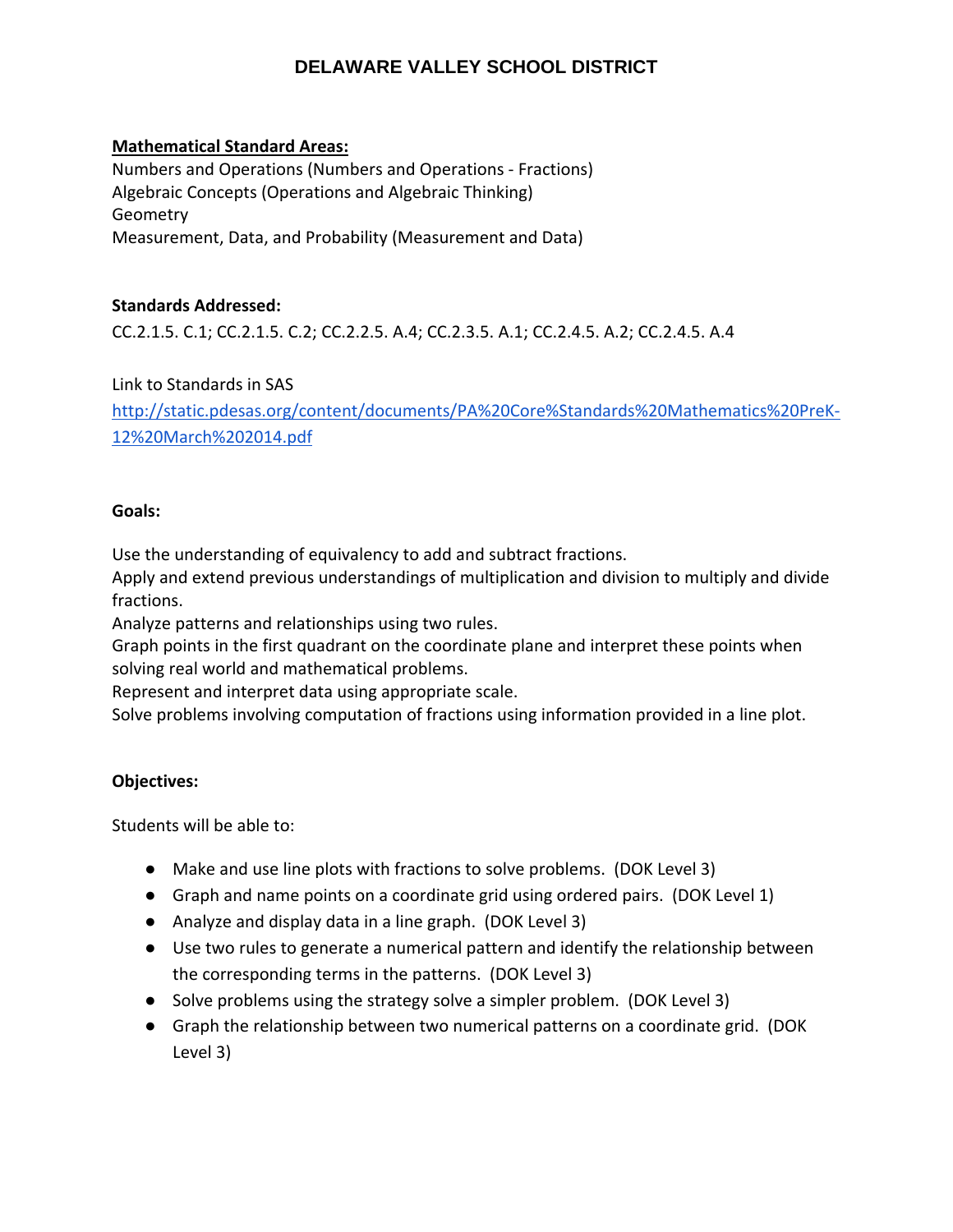#### **Mathematical Standard Areas:**

Measurement, Data, and Probability (Measurement and Data)

#### **Standards Addressed:**

CC.2.4.5. A.1

Link to Standards in SAS http://static.pdesas.org/content/documents/PA%20Core%Standards%20Mathematics%20PreK‐ 12%20March%202014.pdf

#### **Goals:**

Solve problems using conversions within a given measurement system.

#### **Objectives:**

- Compare, contrast, and convert customary units of length, capacity, and weight. (DOK Level 2)
- Convert measurement units to solve multistep problems. (DOK Level 1)
- Compare, contrast, and convert metric units. (DOK Level 2)
- Solve problems about customary and metric conversions using the strategy make a table. (DOK Level 3)
- Convert units of time to solve elapsed time problems. (DOK Level 1)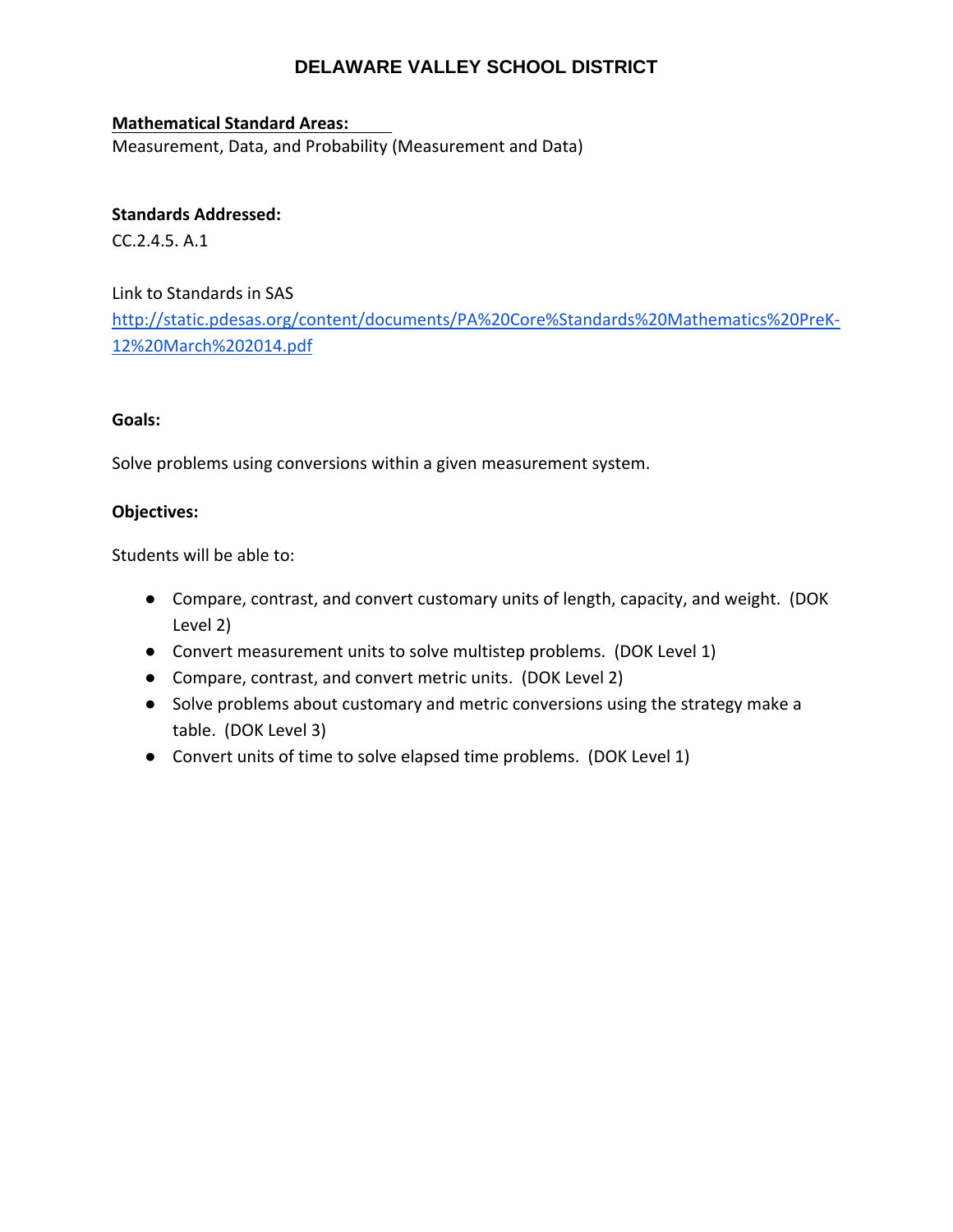#### **Mathematical Standard Areas:**

Geometry Measurement, Data, and Probability (Measurement and Data)

#### **Standards Addressed:**

CC.2.3.5. A.2; CC.2.4.5. A.5

Link to Standards in SAS http://static.pdesas.org/content/documents/PA%20Core%Standards%20Mathematics%20PreK‐ 12%20March%202014.pdf

#### **Goals:**

Classify two‐dimensional figures into categories based on an understanding of their properties. Apply concepts of volume to solve problems and relate volume to multiplication and to addition.

#### **Objectives:**

- Classify and compare polygons, triangles, and quadrilaterals using their properties. (DOK Level 3)
- Solve problems using the strategy act it out and make a table. (DOK Level 3)
- Identify, describe, and classify three-dimensional figures. (DOK Level 2)
- Understand unit cubes and how they can be used to build a solid figure. (DOK Level 2)
- Estimate volume of a rectangular prism and find the volume of a rectangular prism by counting unit cubes and using a formula. (DOK Level 2)
- Find the volume of combined rectangular prisms. (DOK Level 3)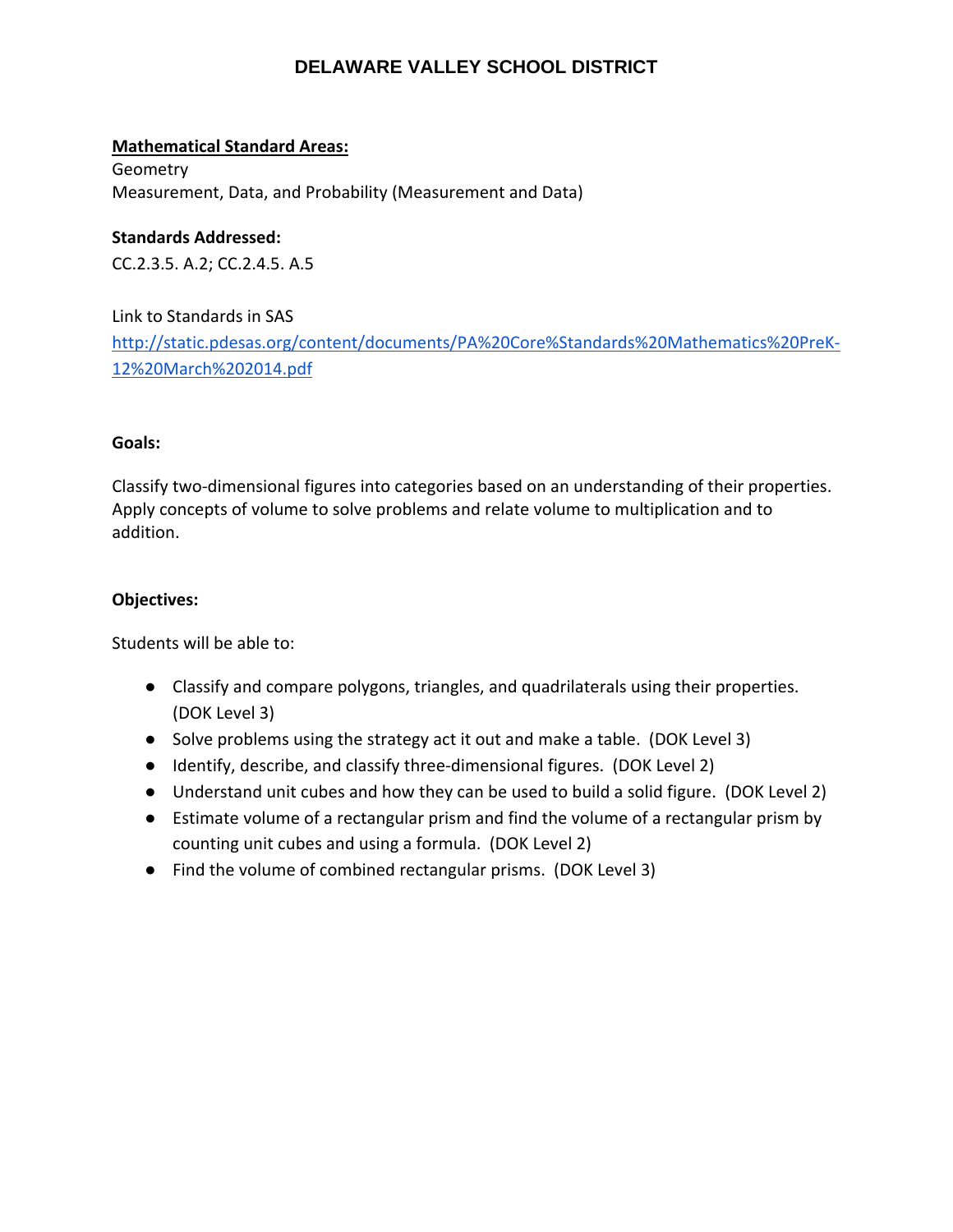#### **Mathematical Standard Areas:**

Measurement, Data, and Probability (Statistics and Probability) Numbers and Operations (Ratios and Proportional Relationships); (The Number System) Algebraic Concepts (Expressions and Equations)

#### **Standards Addressed:**

CC.2.4.6. B.1; CC.2.1.6. D.1; CC.2.1.6. E.4; CC.2.2.6. B.1; CC.2.2.6. B.2

#### Link to Standards in SAS

http://static.pdesas.org/content/documents/PA%20Core%Standards%20Mathematics%20PreK‐ 12%20March%202014.pdf

#### **Goals:**

Demonstrate an understanding of statistical variability by displaying, analyzing, and summarizing distributions.

Understand ratio concepts and use ratio reasoning to solve problems.

Apply and extend previous understandings of numbers to the system of rational numbers.

Apply and extend previous understandings of arithmetic to algebraic expressions.

Understand the process of solving a one‐variable equation or inequality and apply it to real‐ world and mathematical problems.

#### **Objectives:**

- Summarize a data set by using median and mode (DOK Level 1)
- Find the average of a group of values (DOK Level 1)
- Express real world quantities as percent's and use them to solve problems (DOK Level 2)
- Express decimals as percent's and percent's as decimals (DOK Level 1)
- Convert between fractions, decimals, and percent's (DOK Level 2)
- Express real world quantities as ratios (DOK Level 2)
- Determine if two ratios are equivalent (DOK Level 2)
- Find rates and unit rates (DOK Level 2)
- Understand positive and negative numbers and use them to represent real world quantities (DOK Level 1)
- Write and evaluate expressions (DOK Level 2)
- Understand inequalities and use them to solve problems (DOK Level 3)